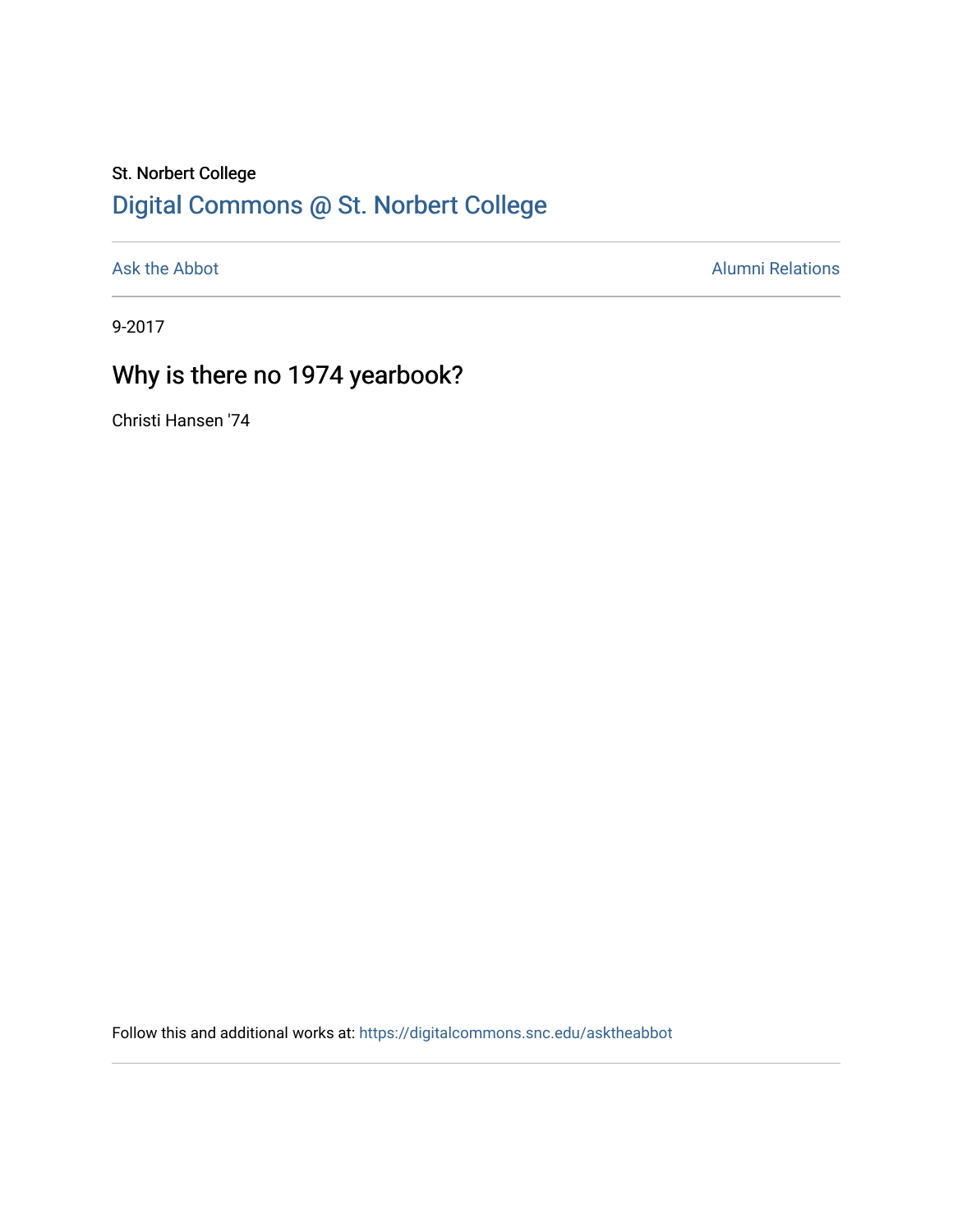

[Academics](https://www.snc.edu/academics) [Admission](https://www.snc.edu/admission) [Campus Life](https://www.snc.edu/campuslife) [Living Norbertine](https://www.snc.edu/livingnorbertine) [Athletics](https://www.snc.edu/athletics) [About](https://www.snc.edu/about)

Q

Giving

to SNC

[Alumni](https://www.snc.edu/alumni/) [Ask the Abbot](https://www.snc.edu/alumni/abbot/)  $\geq$  September 2017 合

### [Alumni](https://www.snc.edu/alumni/index.html)

[Events & Reunions](https://www.snc.edu/alumni/event/index.html) [Behind the Arch](https://www.snc.edu/alumni/event/behindthearch/) [Benefits and Services](https://www.snc.edu/alumni/benefits.html) [Get Involved](https://www.snc.edu/alumni/getinvolved.html) [Give to SNC](http://giving.snc.edu/) [Alumni Awards](https://www.snc.edu/alumni/awards/index.html) [Knight Lights](https://www.snc.edu/alumni/knightlights/index.html) [Alumni-Owned](https://www.snc.edu/alumni/directory/index.html) [Businesses Network](https://www.snc.edu/alumni/directory/index.html) [Alumni Board](https://www.snc.edu/alumni/alumniboard.html) [Student Alumni](https://www.snc.edu/alumni/saa.html) [Ambassadors](https://www.snc.edu/alumni/saa.html)

[Staff](https://www.snc.edu/alumni/contactus.html)

# September 2017 Question:

Dear Abbot Pennings,

Why is there no 1974 yearbook?

Christi Hansen '74

#### Answer:

My dearest Christi,

Thank you for your most intriguing inquiry. How I love to peruse old yearbooks to help revive fond memories of yesteryear!

Indeed, our own yearbook here at St. Norbert College was first published 100 years ago and was known as "Des Peres." It ceased publication in 1996, and until that date had missed just two years: 1946 and 1974.

As I ponder those years, I recall them both to fall during tumultuous times, and I surmise the publication ceased due to reasons related to one war or another. In 1946, many of our students had just returned from World War II. In 1974, our community was not untouched by the upheaval in our own beloved country concerning issues related to the Vietnam War. My memory dims, but it is conceivable that our students found their resources and passions diverted elsewhere during those times.



### Ask The Abbot

As the founder of St. Norbert College, and having a prime seat in the center of campus throughout the years, I, Abbot Bernard Pennings, hold the answers to many of your burning questions about the college. [Submit Your Question](https://www.snc.edu/alumni/abbot/index.html)

To be sure, even the 1973 yearbook was a near miss. In the